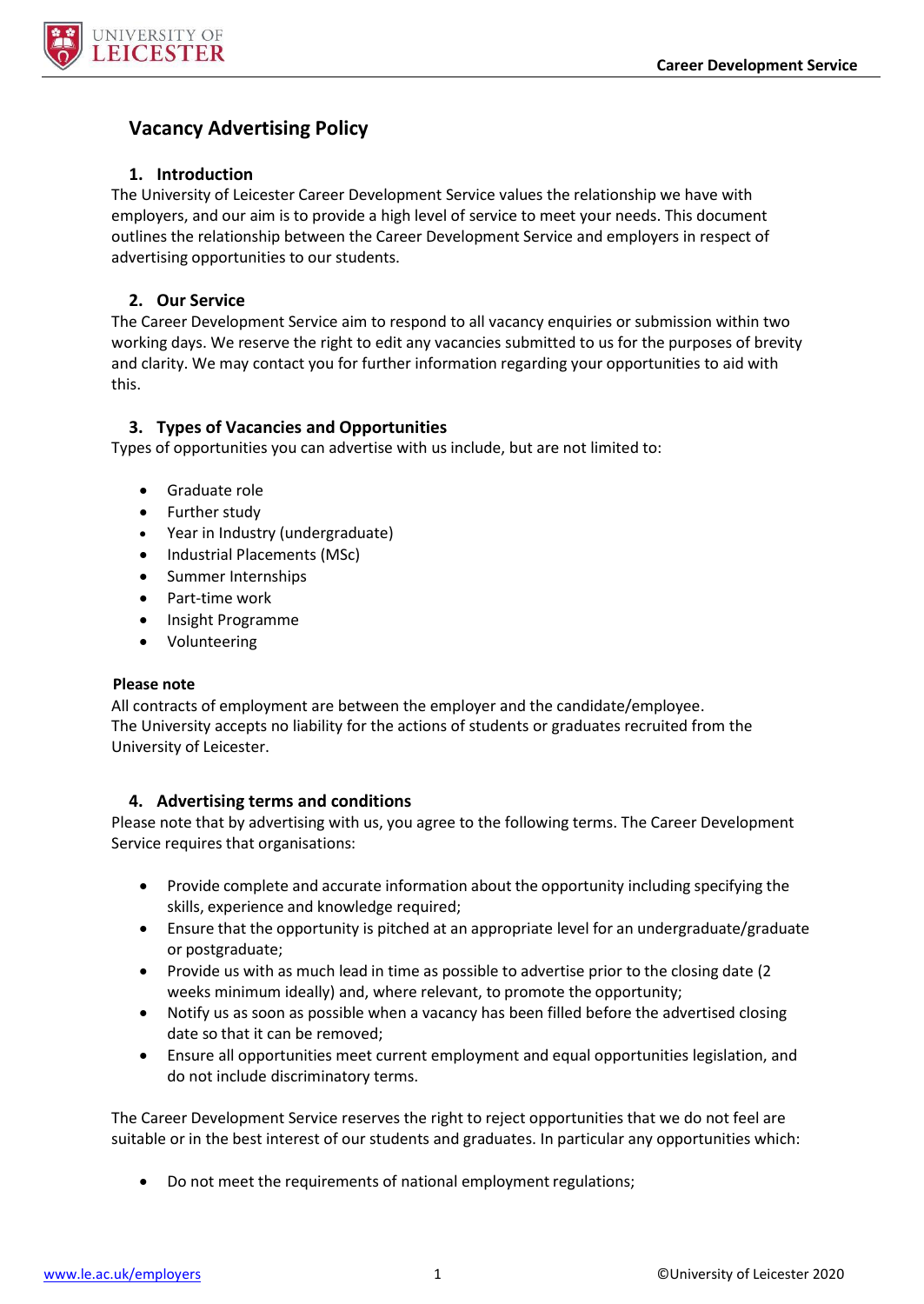

- Do not meet requirements of the National Minimum Wage legislation;
- Contain misleading, inaccurate or incomplete job descriptions;
- Appear to promote or endorse illegal activity;
- Require the applicant to be self-employed;
- Require any up front financial investment from the applicant;
- Are connected with pyramid or similar style selling schemes;
- Present an undue health and safety risk to the applicant;
- Involve the applicant writing or sharing academic material for use by other students;
- Are commission only roles with the absence of contracted wages orsalary;
- Offer payment in kind e.g. gig tickets, food, CDs, clothing, as opposed to wages orsalary;
- Have been placed by private individuals e.g. private care roles;
- Requests for personal details such as photos or bank details;
- The location of the vacancy is at a residential address rather than at a professional business location.

#### **5. Recruitment agencies**

If you are recruiting on behalf of another organisation we ask that you provide the details of your client before we advertise your opportunity. This information will be visible to students on the job vacancy **unless you request it to be withheld**, which we are happy to accommodate.

Your client will never be directly contacted by us regarding the roles that you advertise, and all applications will go via yourselves unless otherwise stated. Please note that we will only advertise specific opportunities, not the opportunity to register with the agency itself.

#### **6. Internship schemes and SME support**

The Career Development Service often has dedicated internship schemes with specific criteria for organisations to benefit from services and funding support. These are typically to support th[e needs](https://le.ac.uk/enterprise/development/recruit-our-students/sme-support-and-funding)  [of small and medium sized enterprises](https://le.ac.uk/enterprise/development/recruit-our-students/sme-support-and-funding) both in the East Midlands and nationally.

#### **7. Part-time work**

The Career Development Service supports students into part-time work during their studies, and our [Unitemps](http://www.unitemps.co.uk/) branch are here to support you in recruiting part-time or casual staff.

To avoid having a detrimental impact on their studies the [University of Leicester regulations](https://www2.le.ac.uk/offices/sas2/regulations/responsibilities#:~:text=Full%20time%20students,home%20or%20an%20international%20student.) limit the working hours of students as follows:

Undergraduate Students:

- During term time no more than 15 hours a week;
- During vacation time no restrictions

Postgraduate Students:

- No more than 15 hours per week year round;
- PGT students are not eligible for advertised university holidays unless specified by the terms of their course and confirmed by their Certificate of Employability

These restrictions apply at the specified times regardless of the working hours limit on a restricted visa (e.g. 20 hours per week for a Tier 4/Student route visa)

## **8. Insight Programmes and similar work experiences**

The Career Development Service can advertise a wide range of experiences from taster days, insight programmes and work shadowing opportunities. However if opportunities are being advertised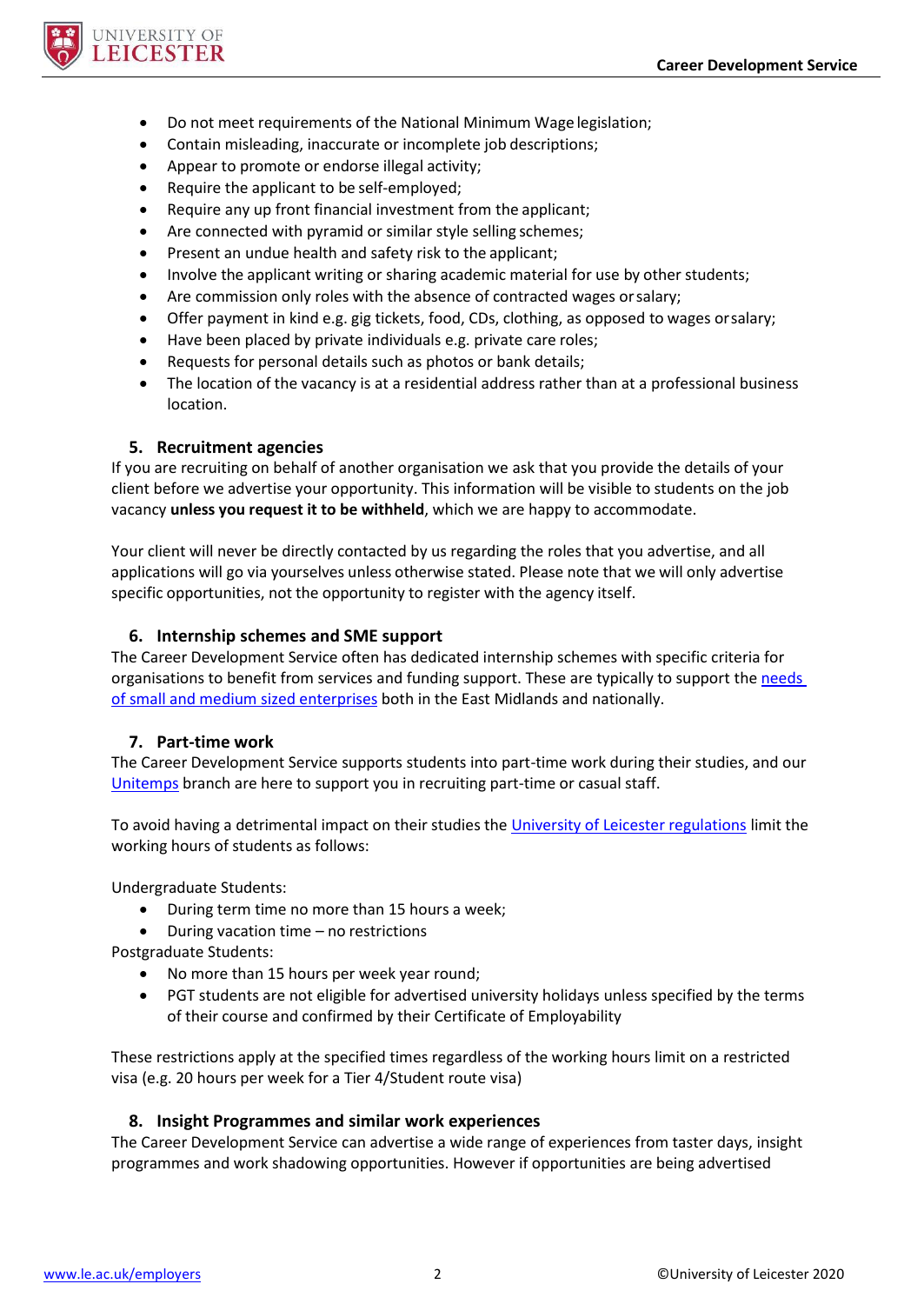

under this heading they should involve no structured work. Employers should also be aware that the law will regard a phone call or a conversation as a contract if certain days, hours of work or tasks to be undertaken are agreed, as this is considered a verbal contract.

If your opportunity does involve structured work, has an attendance requirement, or requires the applicant to enter into a contract it must be advertised as an 'Unpaid opportunities', the guidelines for which can be found below in section 10.

## **8.1.Virtual experiences**

The Career Development Service can advertise virtual experience opportunities. A virtual experience refers to any kind of work experience that you can do remotely; including taster days and insight programmes.

It is expected that these virtual work experiences are designed to support students understanding and knowledge of a particular organisations or sector and are unpaid opportunities.

If the student is deemed as a 'worker' or an 'employee' then the virtual experience would be considered employment, such as a placement or internship. In this instance the opportunity must be fully compliant with UK employment legislation including th[e National](https://www.gov.uk/national-minimum-wage-rates) Minimum Wage and National and National Living Wage. Please refer to the Career Development guidance on 'Unpaid opportunities: Placements and Internships' and 'Volunteering opportunities'.

## **9. Legislation for pay and standards**

The Career Development Service is happy to advertise all genuine jobs, internships or work experience opportunities that are fully compliant with UK employment legislation including [National](https://www.gov.uk/national-minimum-wage-rates) Minimum Wage and National and National Living Wage.

The legislation is an important piece of legislation aimed at providing employees with decent minimum standards and fairness in the workplace. It applies to nearly all workers and sets hourly rates below which pay must not be allowed to fall.

#### **9.1. International opportunities**

If you advertise an opportunity outside of the UK, we will expect you to have checked that it complies with the host country's relevant National Minimum Wage.

## **10. Unpaid opportunities - Placements and internships**

The CDS will only advertise unpaid opportunities that are exempt from the National Minimum Wage legislation (e.g. registered charities). (Includes: not-for-profit organisations, charities, voluntary organisations, community groups and social enterprises.)

Students required to do a placement/internship for less than one year as part of a UK-based further or higher education course are not entitled to the [National Minimum Wage.](https://www.gov.uk/national-minimum-wage/who-gets-the-minimum-wage) Opportunities that are [exempt from the National Minimum Wage](https://www.gov.uk/employment-rights-for-interns) legislation include placements/internships for less than one year as part of a UK-based further or higher education course.

Whilst the Career Development Service will advertise such an unpaid opportunity as it complies with UK employment legislation, the service will not actively promote unpaid opportunities. If advertising such an opportunity, the job advert must make clear that it is an 'unpaid' and only available to students as part of their course. In these instances an unpaid opportunity must adhere to the following: